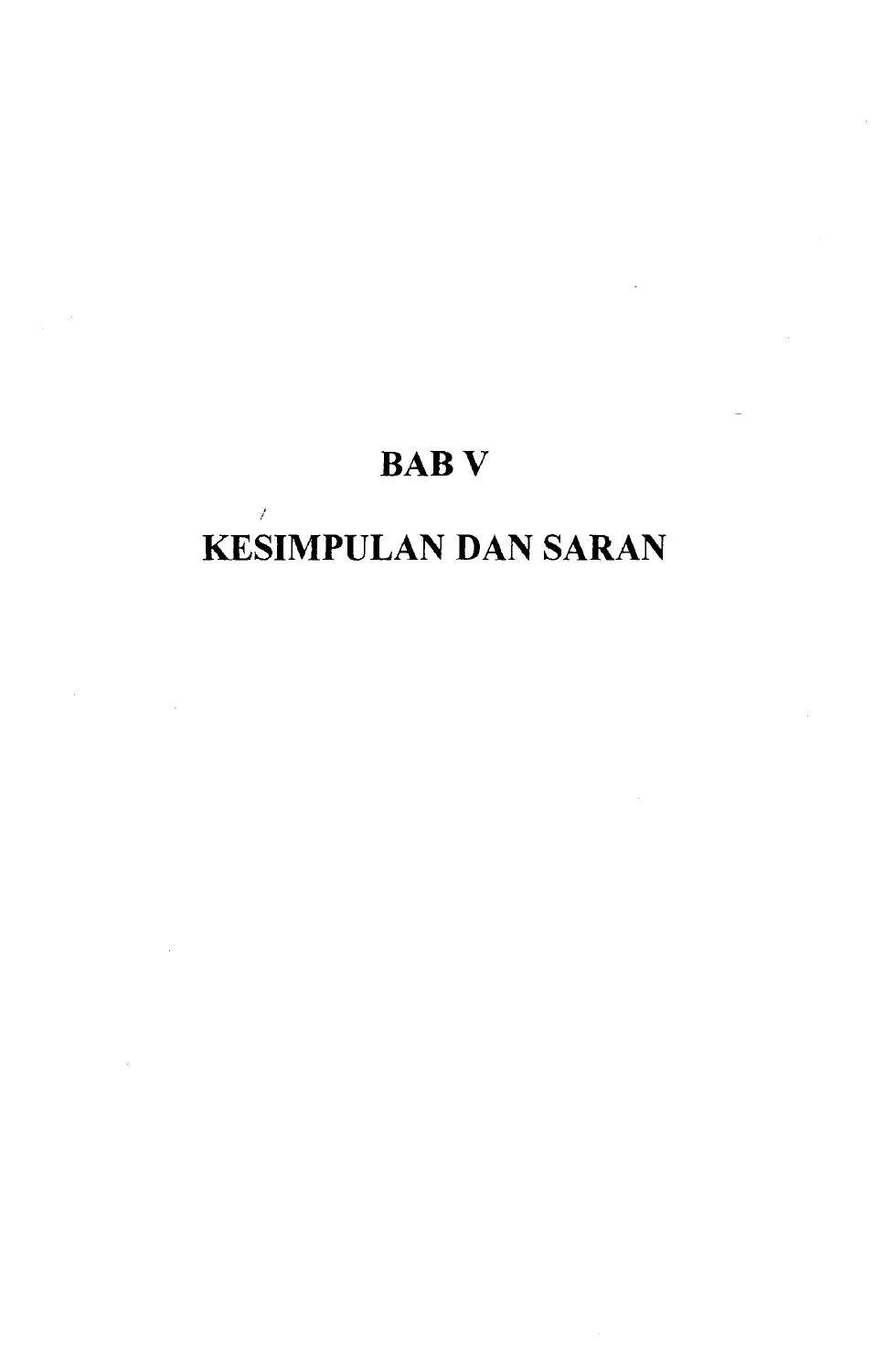### **BABV**

### **KESIMPULAN DAN SARAN**

#### V.l. **Kesimpulan**

Dari hasil penelitian ekstraksi karotenoid dari limbah kulit udang dengan ukuran partikel 40/60, 60/80 dan 80/100 mesh menggunakan pelarut minyak kelapa sawit pada suhu 50, 60, 70, 80 dan 90 °C, didapat kesimpulan sebagai berikut:

- I. a) Bertambah kecilnya ukuran partikel dapat mempercepat laju ekstraksi.
	- b) Semakin tinggi suhu ekstraksi dalam kisaran 50 70 °C, *yield* karotenoid semakin meningkat, tetapi pada suhu > 70 °C yield yang dihasilkan menurun.
	- c) Semakin lama proses ekstraksi berlangsung, yield yang dihasilkan semakin banyak.
- 2. Proses ekstraksi ini menghasilkan yield optimum pada ukuran partikel 80/100 mesh dengan suhu ekstraksi 70 °C selama 180 menit yaitu sebesar 131,743  $\mu$ g/g.
- 3. a) Kinetika ekstraksi karotenoid dari kulit udang dapat dinyakatan dengan persamaan kinetika orde satu dan dua.
	- b) Proses ekstraksi karotenoid dari kulit udang merupakan proses endotermis yang berlangsung spontan dan bersifat irreversibel.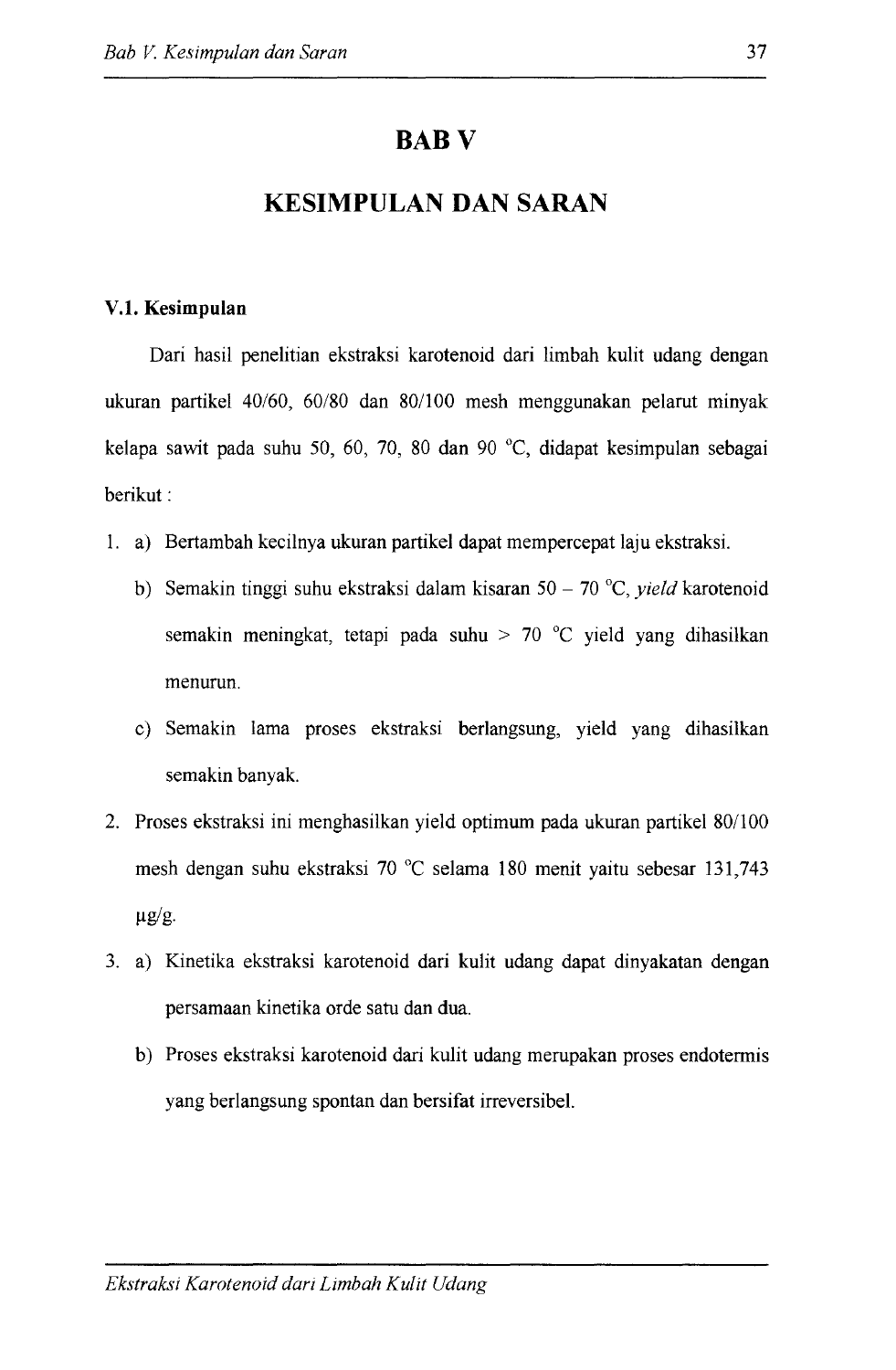#### **V.l. Saran**

Berdasarkan penelitian ekstraksi karotenoid dari limbah kulit udang dengan menggunakan pelarut minyak kelapa sawit, dapat dilakukan penelitian lebih lanjut, yaitu dilakukan analisa degradasi karotenoid untuk mencari model kinetika degradasinya.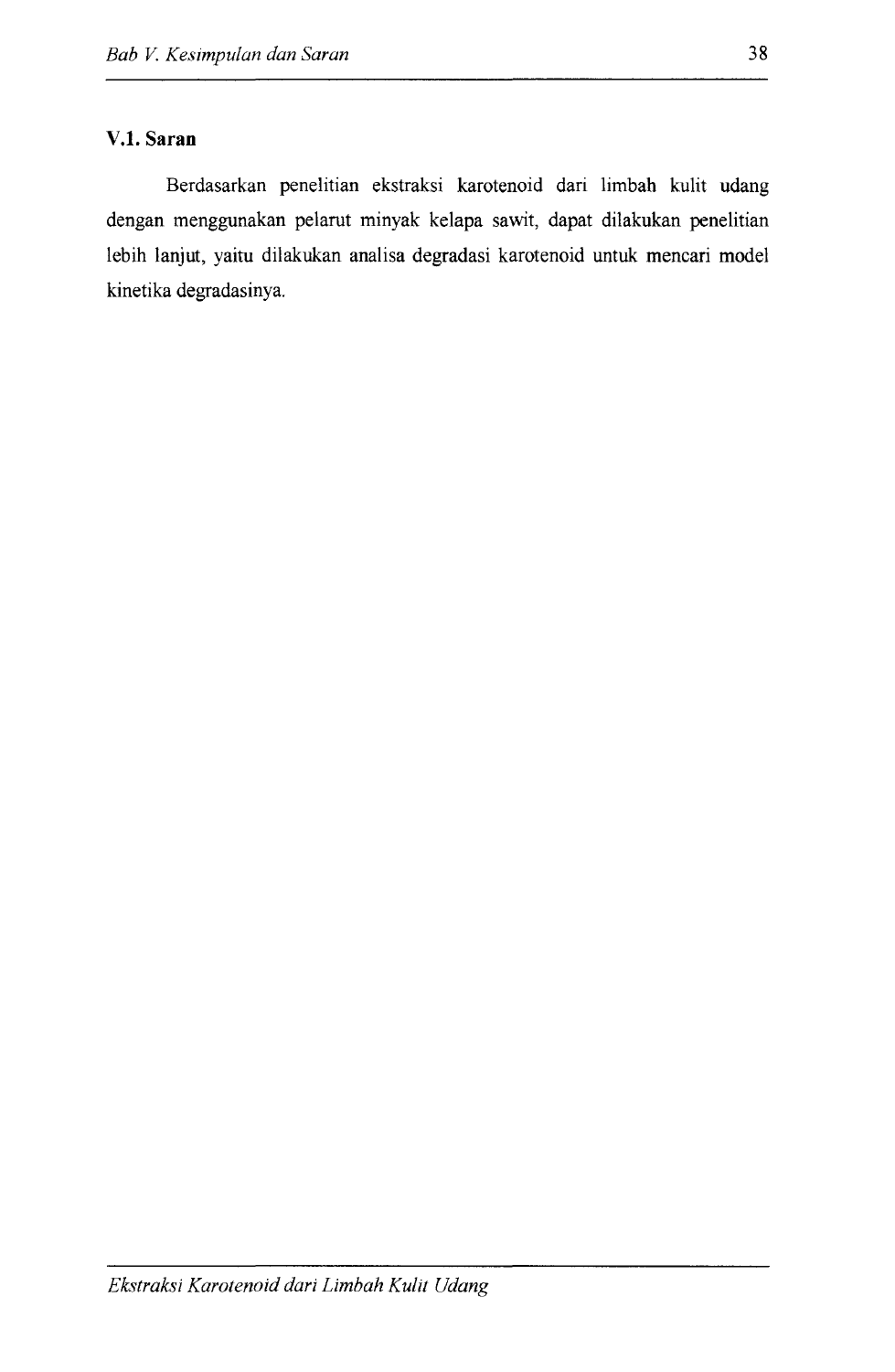## DAFTAR PUSTAKA

/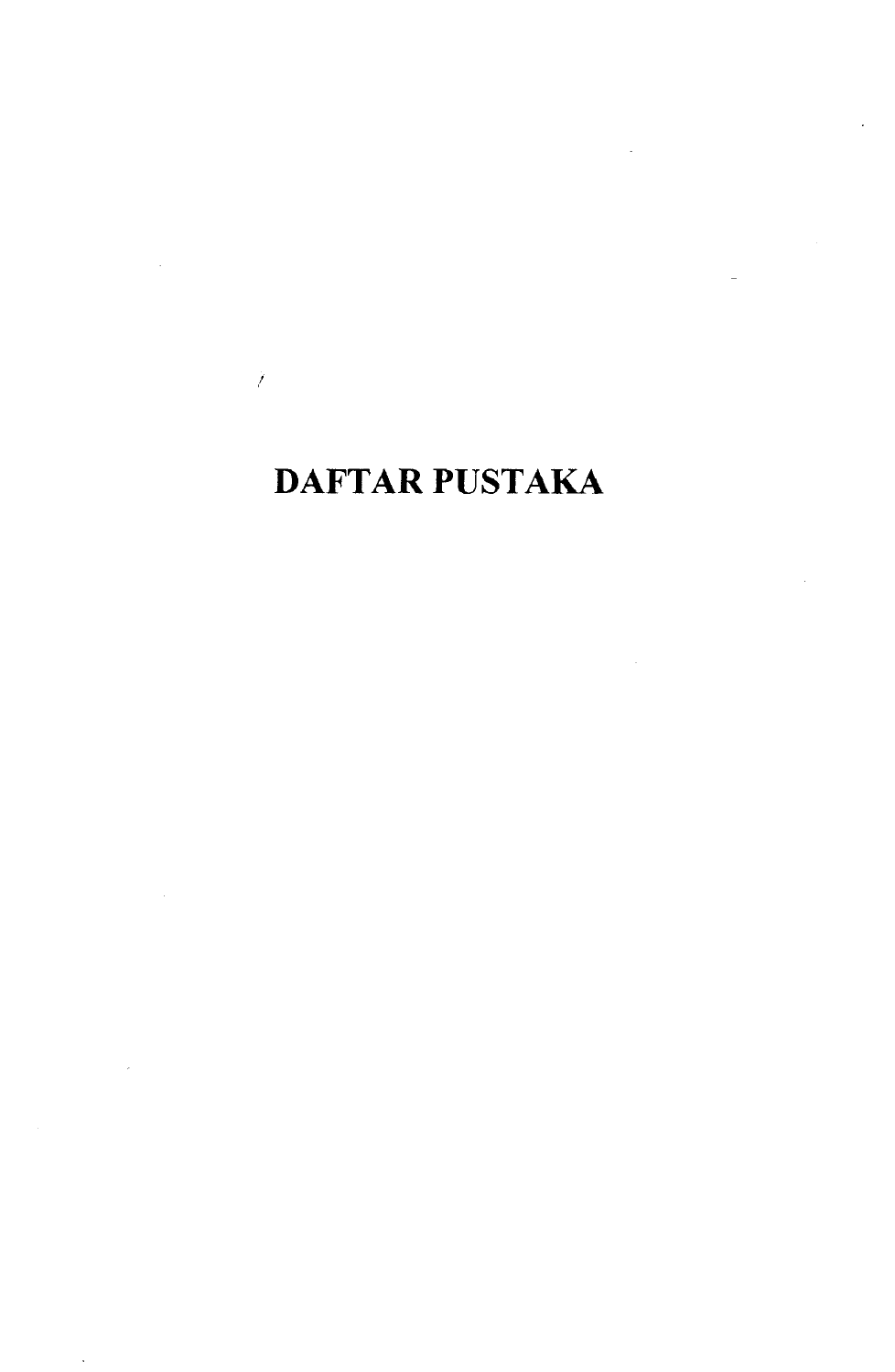## **DAFTAR PUSTAKA**

- [1) Guillou, A., M. Khalil, and L. Adambounou, *Effect of silage preservation on asta.xanthin forms and fatty acid profiles of processed shrimp (Panda/us borealis) waste.* Aquaculture, 1994. **130:** p. 351-360.
- [2] *Indonesiajadi pengekspor udang terbesar kedua ke AS.* 2005. 14 June 2006 http://www.bisnis.com/servlet/page? pageid=477&\_dad=portal30&\_schema  $=$ PORTAL30&pared id=365604&patop id=W12
- [3] Prasetiyo, K.W. 15 June 2006 http://www.kompas.com/kompas- cetak/0605/ teropong/2652377.htm.
- [4] Sachindra, N.M. and N.S. Mahendrakar, *Process optimization for extraction of carotenoids from shrimp waste with vegetable oils.* Bioresource Techno!., 2005. 96: p. 1195-1200.
- [5] Stepnowski, P., et al., *Recovery of astaxanthin from seafood wastewater utilizingfish scales waste.* Chemosphere, 2004. **54:** p. 413-417.
- [6) Bhosale, P.B., *Studies on yeast Rhodotorula, its carotenoids and their applications.* 2001, University of Pune: India.
- [7] Seo, J.S., et al., *Extraction and chromatography of carotenoids from pumpkin.* J. Chromatogr, 2005. **1073:** p. 371-375.
- [8] Krinsky, N.I., *The biological properties of carotenoids*. Pure & Appl. Chem., 1994. 66: p. 1003-1010.
- [9] Chien, Y. *Biological effects of asta.xanthin in shrimp.* in *The 3rd annual Roche aquaculture centre conference on nutrition and disease.* 1996.
- [lO] Chrisiansen, R.e.a., *Growth and survival of Atlantic salmon, Salmo salar L.,*  fed different dietary levels of astaxanthin. First-feeding fry. Aquaculture Nutrition, 1995. **1:** p. 189-198.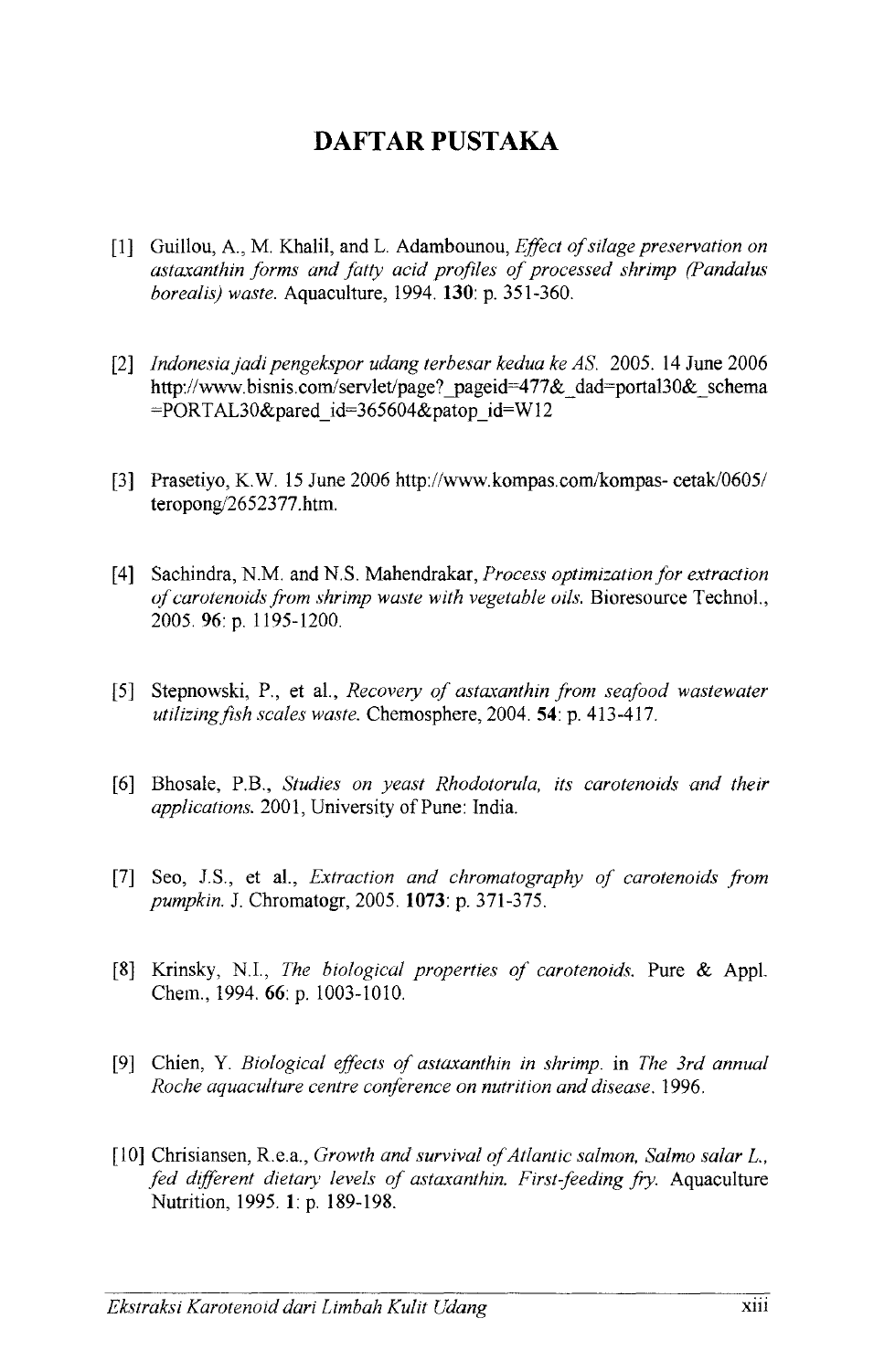- [11] Sachindra, N.M., N. Bhaskar, and N.s. Mahendrakar, *Recovery of carotenoids from shrimp waste in organic solvents.* Waste Management, 2005.
- [12] Lopez, M., et al., *Selective extraction of astaxanthin from crustaceans by use of supercritical carbon dioxide.* Talanta, 2004. 64: p. 726-731.
- [13] Widodo, A., Mardiah, and A. Prasetyo. *Potensi Kitosan Dari Sisa Udang Sebagai Koagulan Logam Berat Limbah Cair Jndustri Tekstil.* 2006. 17 June 2006 http://www.kemahasiswaan.its.ac.id/files/PKM1%202006%201T S%20Agus%20&%20Mardiah. pdf.
- [14] Hiquera, I., L. Felix, and F.M. Goycoolea, *Astaxanthin : A Review of its Chemistry and Applications.* Crit. Rev. Food Sci. Nutr., 2006. 46: p. 185- 196.
- [15] Steven, D.M., *Studies on animal carotenoids.* I. *Carotenoids of the brown trout (Salmo trutta Linn.).* J. Exp. Bioi, 1948. 25: p. 369.
- [16] Goodwin, T.W., *The Biochemistry of the Carotenoids.* Chapman & Hall, 1984. 1,2.
- [17] Davis, B.H., *Carotenoid metabolism in animals : a biochemist's view.* Pure Appl, 1985. 57: p. 679-684.
- [18] Gentles, A. and N.F. Haard, *Pigmentation of rainbow trout with enzyme treated and spray dried Phaffia rhodozyma.* The Progressive Fish Culturist, 1991. 53: p. 1-6.
- [19] Shahidi, F. and J. Synowiecki, *!solation and characterization of nutrients and value-added products fi'om snow crab (Chinoecetes opilio) and shrimp (Panda/us borealis) processing discards.* J. Agric. Food Chern, 1991. 39: p. 1527-1532.
- [20] Menavesta, P.e.a., *Correction of black tiger prawn (Penaeus monodon Fabricus) coloration by astaxanthin with carotenoids.* Aquaculture, 1993. 12: p. 203-213.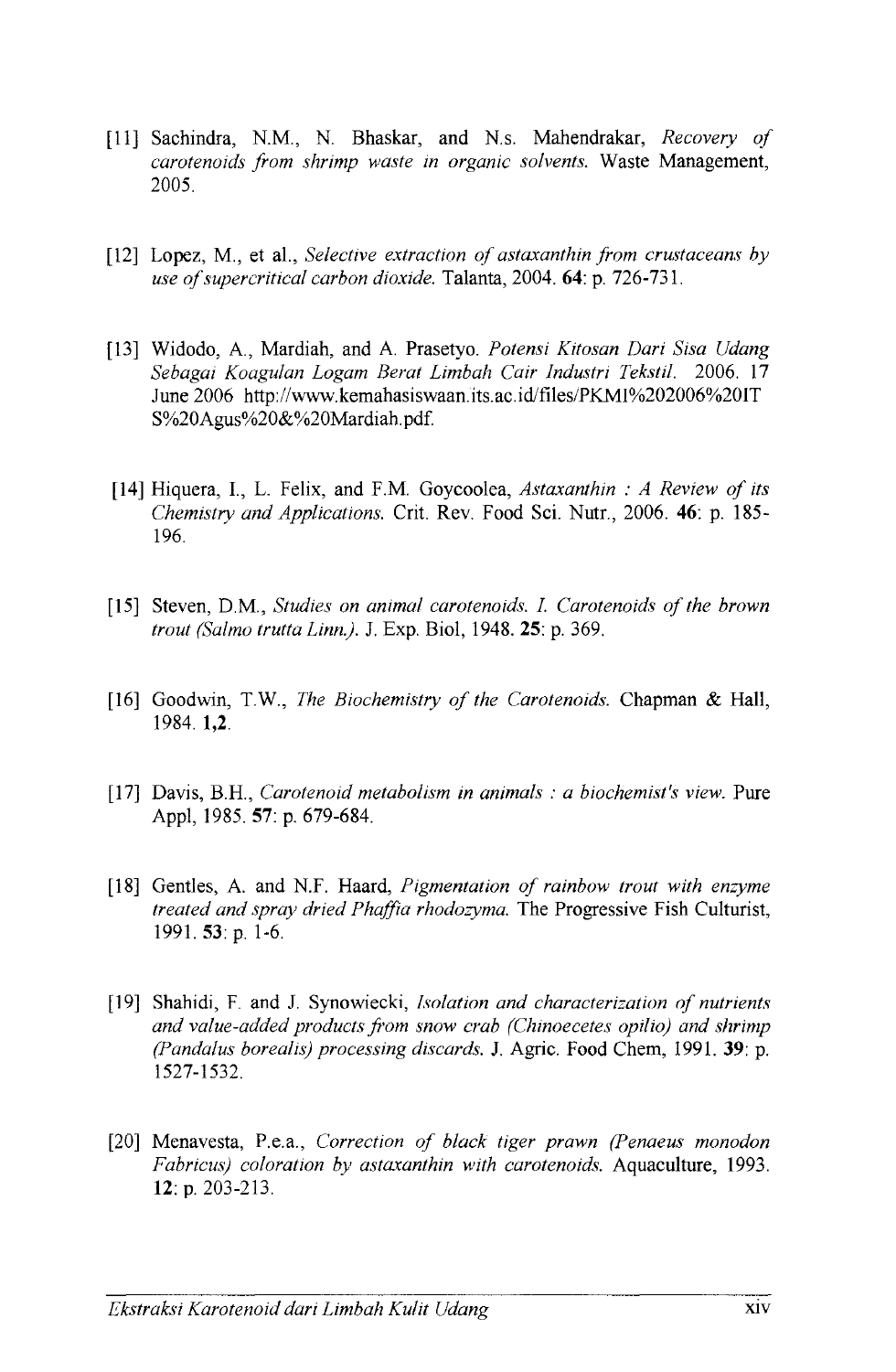- [21] Terao, J., *Antioksidant activity of beta carotene related carotenoids in solution.* Lipids, 1989. **24:** p. 659-662.
- [22] Kurashige, M.e.a., *Inhibition of oxidative injury of biological membranes by astaxanthin.* Physiol. Chern. Phys. Med. NMR, 1990.22: p. 27-38.
- [23] Miki, W., *Biological function and activities of carotenoids*. Pure Appl, 1991. 63: p. 141-146.
- [24] Astaxanthin's Mechanism of Action. 2005. 15 June 2006 http://www.betaglucan-info.com/astaxanthin-description-mechanism-of-action.htm.
- [25] Lacker, T., S. Strohschein, and K. Albert *Separation and Identification of various carotenoids by C30 reversed-phase high-performance liquid chromatography coupled.* Chromatogr, 1999. **854:** p. 37-44.
- [26] *The Facts About Astaxanthin.* 15 June 2006 http://www.antibioticalternatives .com/astaxanthi n.htm
- [27] *Request for an Opinion on the Substantial Equivalence of an Astaxanthin-Rich Extract of Haematococcus pluvialis algae (BioAstin®) with the Existing Whole-Algal Product (AstaxinTM/AstaCaroxTM), for Use in Human Dietary Supplements.* 18 July 2006 http://www.sigmaaldrich.com/catalog/se arch!ProductDetail?ProdNo=A9335&Brand=SIGMA.
- [28] Horwitz, W., *Official Methods of Analysis of AOAC International., ed. 17.* Vol. 2. 2000. Jakarta: Universitas Indonesia. 6-13.
- [29] Geankoplis, C.J., *Transport Processes and Separation Process Principles (includes Unit Operations).*  $4<sup>th</sup>$  ed. 2003, USA: Prentice Hall, New Jersey. 802-806.
- [30] Boma, W., *Satuan Operasi Dalam Proses Pangan.* 1st ed. 1998, Yogyakarta: Pusat Antar Universitas Pangan dan Gizi, Universitas Gajah Mada. 63-65.
- [31] Treyball, R.E., *Mass Transfer Operations.* 3rd ed. 1981, Singapore: Me. Graw-Hill Book Company. 488-489, 719.